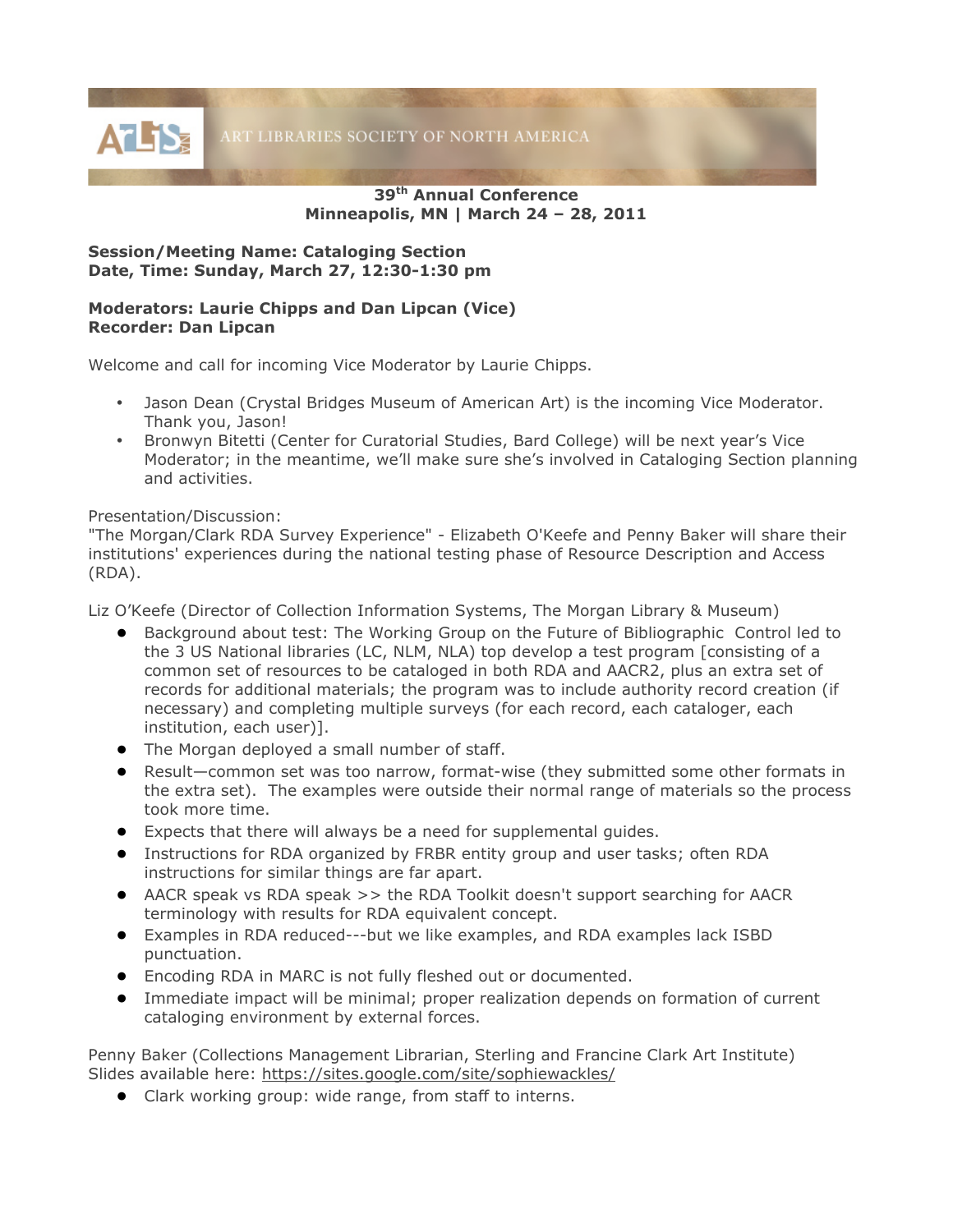- Toolkit: printouts from 2008 draft, anything else we could find. Created a Google site: "Codlin and Short Resource Description and Access Happy Fun Time Companion" [http://sites.google.com/site/codlinandshort/]
- Regular monographs were the easiest for the team-- hoped for accompanying workflows for other formats.
- \*If decision is to implement, we recommend using LC's common set as examples.
- The Clark's extra set is available on WorldCat and they will continue to add records through June 2011.
- Used Describing Archives: A Content Standard (DACS) for a collection level record for library circulation records. Christopher Geissler created a DACS to RDA mapping in the Toolkit.
- 2009 Biennale materials used for RDA extra set, for ephemeral materials: press kits, flash drive; italian salami; canvas bag from one installation including some art objects cataloged in RDA.
- Judy Kulhagen continues to monitor and mentor catalogers; the Clark is continuing to work with the RDA Tooklit.
- Penny's advice to catalogers: "bring it down a thousand" [i.e. relax] -- cataloging will still require specialized guidelines like CCO, APPM, DACS and Graphic Materials (DCRMG)
- Indeed, RDA played well with others. RDA presents a single set of instructions capable of describing a resource (any type).

## Questions and discussions:

Q.

Eric Wolf (Menil Collection): will the ARLIS Cataloging Advisory Committee (CAC) make a recommendation for whether we want to endorse RDA?

A.

CAC will do a set of examples of AACR2 vs. RDA for appropriate types of resources for our community; there are plenty of RDA instructions, tutorials, etc. that don't need to be redone.

Q.

Do we buy cataloging from vendors, and what happens if vendors decide to implement? A.

Liz: we don't at the Morgan, but it may become an issue

Penny our only problem is that we have LTI authorities. we talked to them, and LTI won't make any big RDA moves until decision time. The LTI solution is that they will not touch RDA-coded authorities for the time being

Patricia O'Loughlin (Casalini Libri): our contract with LC says that we have 3 months from the date LC decides to adopt to learn and implement RDA.

Heidi Hass (Morgan Library), for Patricia: will you still be doing AACR2 records?

Patricia: No, we'll have to choose AACR2 or RDA, it's not financially sustainable to do both. We'll probably have to survey our customers and decide what's best.

Q.

Sherman Clarke (Alfred, NY): what about copy cataloging, will your copy change?

A.

Penny: we'll be ok with either.

Liz: one constraint is that our data doesn't simply stay in the library catalog, it moves into environments where inconsistencies are not acceptable.

Maria Oldal (Morgan Library): we happily violate AACR2 ,so we'll happily do so for RDA. The worry is that authority records will cause problems but there is no answer at the moment. There must be some sort of control imposed.

Q.